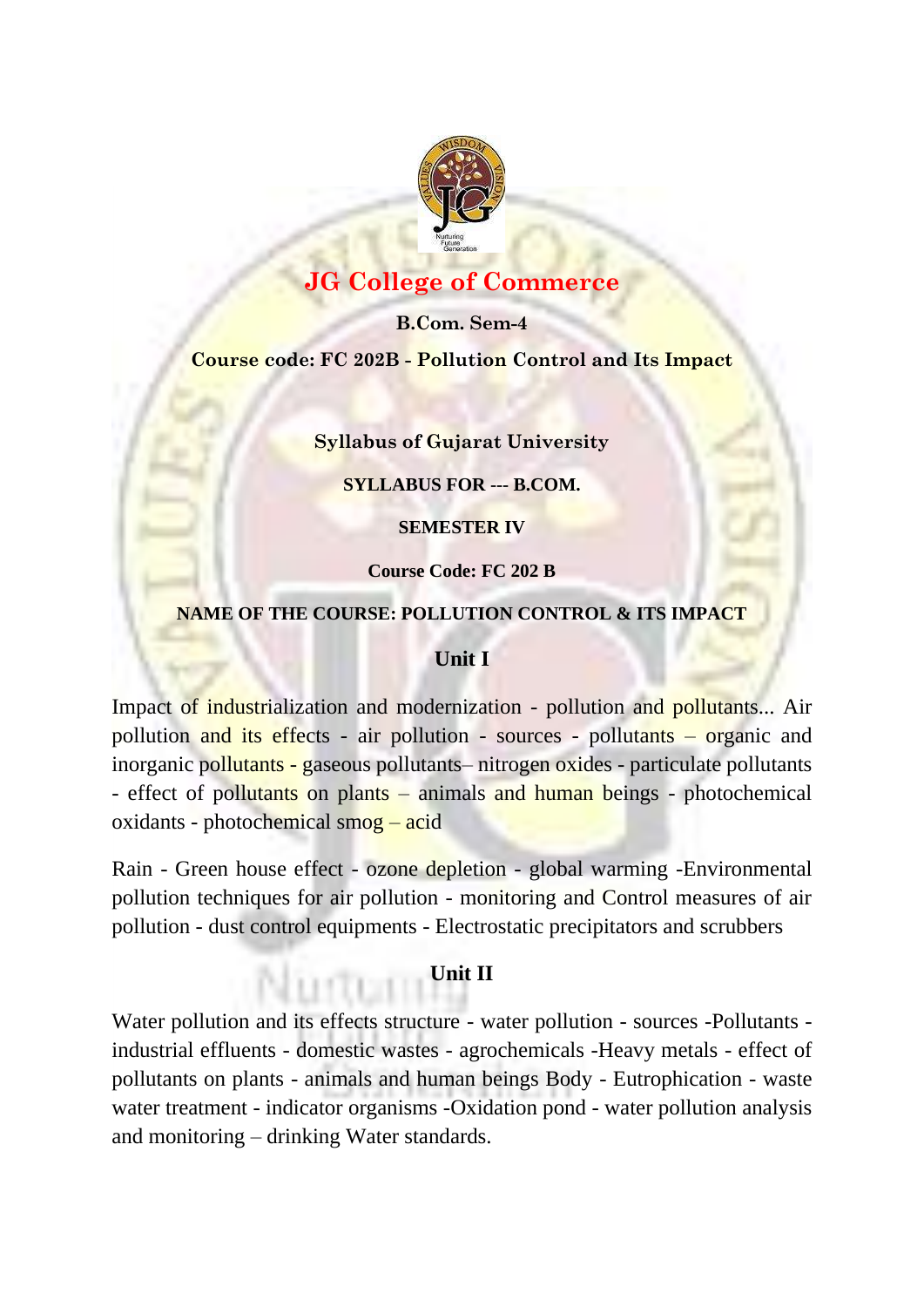Soil pollution and its effects - soil pollution - sources - solid waste Disposal and their effects - pesticides - types and effect of pollutants on Plants - animals and human beings - biomagnifications - fertilizers and its Effect of pollutants on plants - animals and human beings - soil pollution Control measures - soil microbes and function - biofertilizer.

Noise pollution and its effects - noise pollution - sources – noise Exposure level and standards - impacts - noise control and abatement Measures.

# **Unit III**

Marine pollution - sources and control of marine pollution – criteria Employed for disposal of pollutants in marine system – coastal Management.

Radioactive pollution and its impacts - radioactive - sources - effect of Pollutants of plants - animals and human beings - prevention and control Measures of radioactive pollution

# **Unit IV**

Assessment and control of pollution - environmental standards - Assessment of pollution effects due to air - water - soil and radioactive Pollution - biotechnology in pollution control - microbial role in Pollution control - biomonitoring and bioremediation - pollution control Legislations for air - water - land etc.

Biotechnology in pollution control - bioremediation (organic and Inorganic pollutants) - bioleaching and biomineralization.

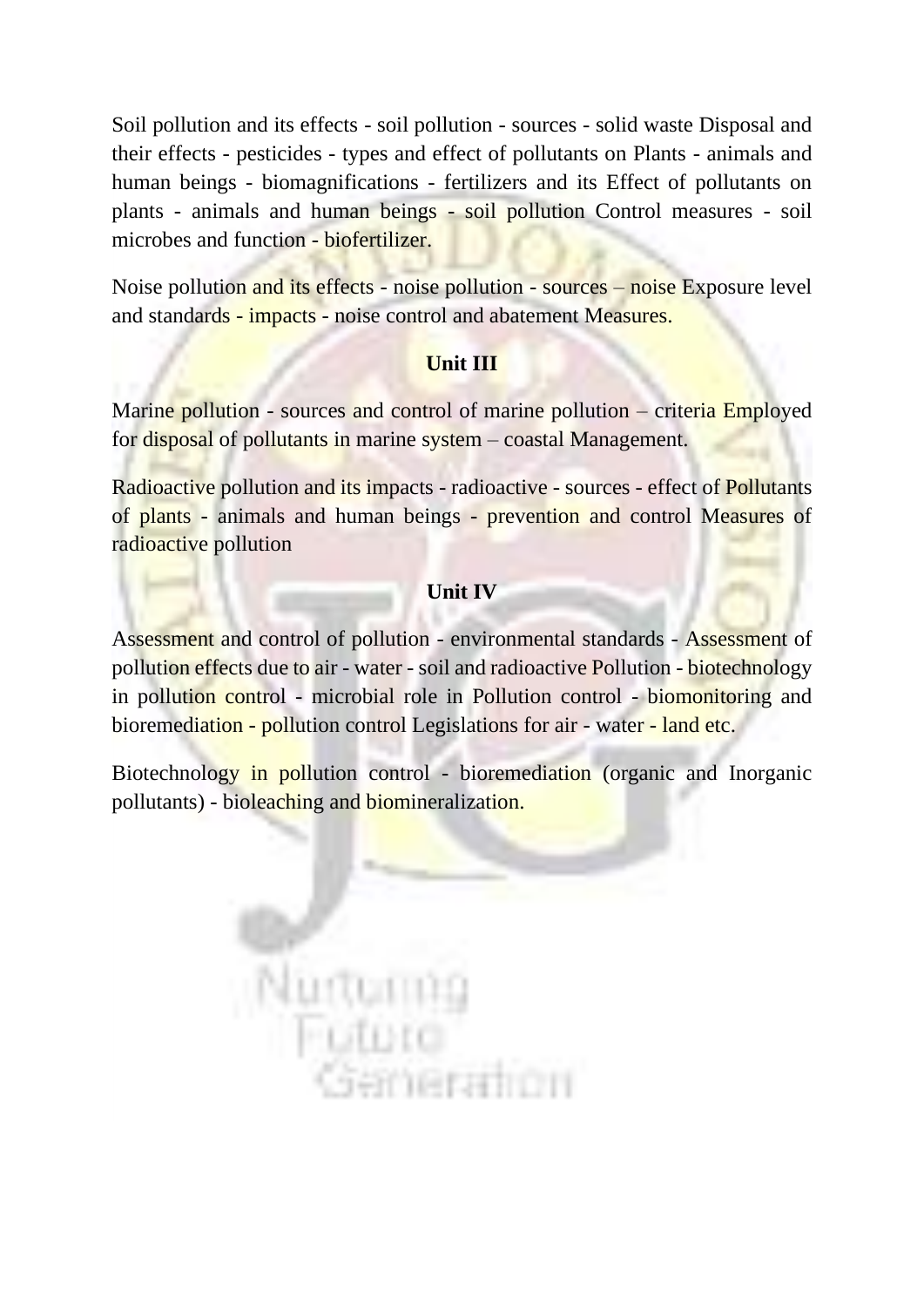### **UNIT: 1**

## **Q: 1 What is pollution? Explain the causes and impact of air pollution.**

Pollution is the effect of undesirable changes that occur in our surroundings that have harmful effects on plants, animals and human beings. To gain short term economic goals at the cost of long-term ecological benefits such activities are incurred. Mankind is the greatest enemy of the eco cycle on the earth. During the last few decades, we have contaminated our air, water, land and other natural resources. According to a survey, in 2015 pollution killed 9 million people worldwide. Pollution restricts economic growth and aggravates poverty and inequality in both rural and urban areas.

# **Types of Pollution:**

- 1. Air pollution
- 2. Marine Pollution
- 3. Noise Pollution
- 4. Water Pollution
- 5. Thermal & Radio-active Pollution
- 6. Soil Pollution

Pollutants are known as harmful substances that have undesired effects or make places unfit for living. With the help of nature and concentration of pollutants we can determine the severity of its detrimental effects on human health. Pollutants that enter in water have the ability to spread to distant places especially in the marine ecosystem which affects aquatic animal life adversely.

# **Air Pollution:**

Air pollution refers to a significant increase in the level of harmful gases, solids, or liquids present in the atmosphere which affect humans, other organisms, buildings, monuments, etc. Air pollution is the largest environmental killer. Air pollutants can be categorized as primary and secondary. The key primary air pollutants include: black carbon, Sulphur oxides, nitrogen oxide, ammonia, carbon monoxide, methane etc. The secondary pollutants are produced by chemical reactions in the air, which include ozone, sulfuric acid and nitric acid, Nitrogen dioxide etc. Basically, air pollution has increased due to industrialization. The air may become polluted due to some natural causes such as volcanoes or forest fires. In India, the monument- Taj Mahal is affected a lot due to air pollution which is caused by Sulphur dioxide.

# **Causes of Air Pollution**:

1) **The Burning of Fossil Fuels:** When fossils are burnt, it releases 6 hazardous products in large amounts in the air which are Carbon dioxide, Carbon Monoxide, Sulphur dioxide, Nitrogen oxide, Lead, Particulate matter. The use

emeranon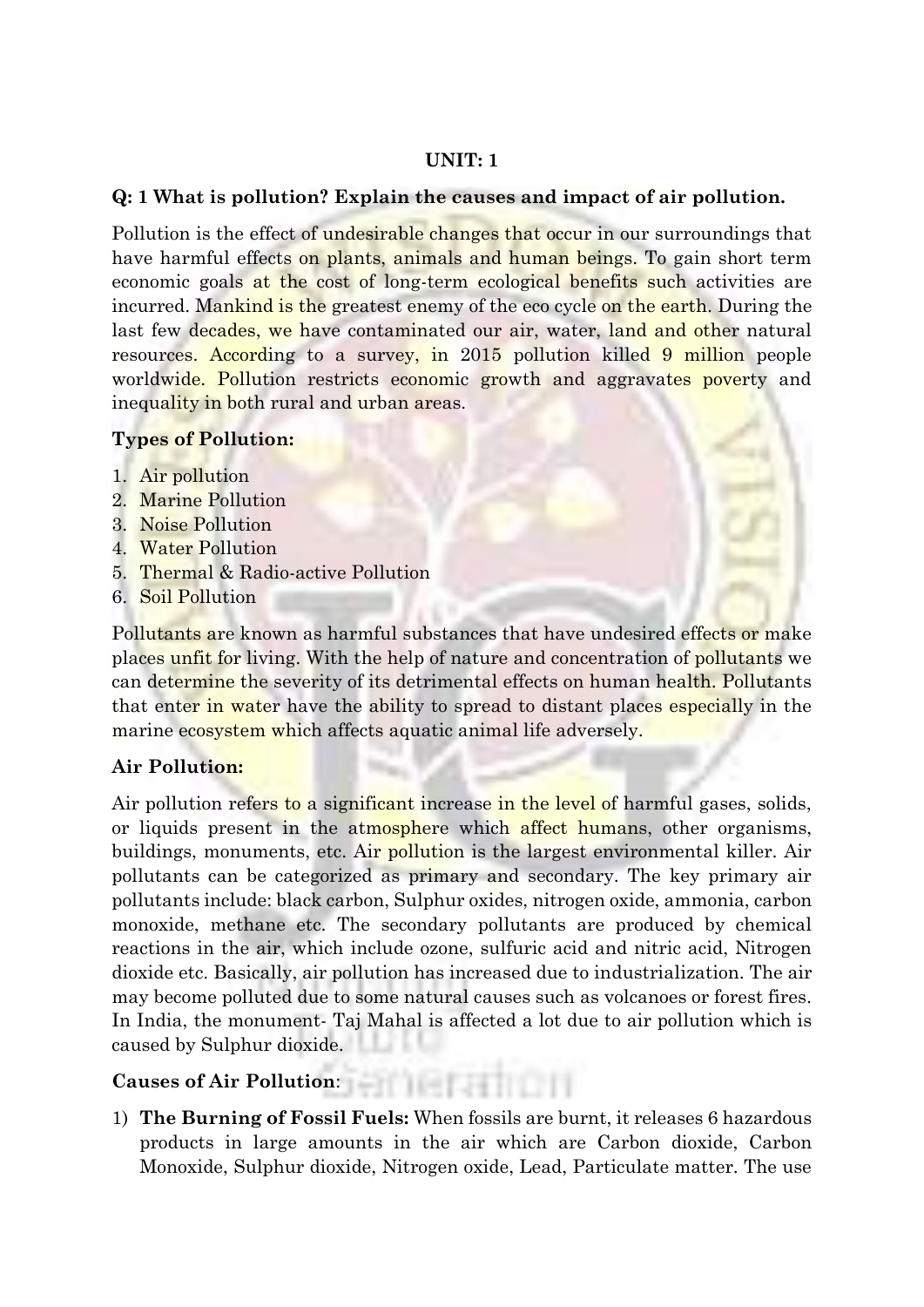of fossil fuels creates 80% of the world's energy. Burning fossils of fuels is the main cause of air pollution. Fuels like; coal, oil, gasoline are used to produce energy for electricity or transportation. It increases the level of carbon monoxide which has adverse effects on the atmosphere.

- 2) **Industrialization:** Due to industrialization the environmental degradation has occurred. As a result of highly polluted industries dust, smoke, fumes and toxic gas emissions have occurred. Thermal power plants, coal mines, cement, sponge iron, steel plants, petroleum and chemicals etc. are examples of highly polluted industries. Industrial pollution occurs due to lack of efficient environmental policies, unplanned industrial growth, use of outdated technologies, inefficient waste disposal, high use of natural resources etc.
- 3) **Transportation:** In urban cities, vehicle pollution is the major cause of air pollution. It is said that when a car burns gasoline, it emits pollutants in the air. Transportation burns most of the world's petroleum. Aviation, road transport, shipping are the main sources of transportation which burns fuel in a large amount. The high vehicle pollution creates holes in the ozone layer which causes various health issues.
- 4) **Agricultural activities:** Now-a-days in agriculture pesticides and fertilizers are used in high quantities, for quick growth of the crops and vegetation. When such products are used the frequent by-product-ammonia mix up with the air which is one of the most dangerous gases in our environment.
- 5) **Deforestation:** Forests act like sponge's carbon dioxide. When forests are burned or destroyed on purpose the protection against carbon dioxide is removed which increases the amount of carbon dioxide in the air.

#### **Impact of Air pollution:**

- 1) **Global Warming:** It is the most hazardous and serious complication associated with air pollution. Global warming means continuous heating of Earth's climate system. Due to liberalization of greenhouse gases (methane, carbon dioxide) increases the temperature of the atmosphere which causes global warming. Due to global warming ecological balance and human health both adversely affect. Melting glaciers, snow capped mountains, increase in water level in rivers and seas, floods are the worst impacts of global warming.
- 2) **Acid rain:** Acid rain contains harmful amounts of nitric and sulfuric acid. Industries often release nitrogen and Sulphur gases into the environment which mix up with water vapors known as Acid rain. It has various health and natural dangers. Erosion of monuments and buildings, acidic soil, reduction in biodiversity and other human health issues like cancer, skin disorder, etc. occurred due to acid rain.
- **3) Smog:** Smog is a form of intense air pollution. Smog reduces visibility. There are two types of smog – Photochemical and Sulfurous smog. Such pollution occurs due to nitrogen oxides, sulphur oxides, ozone, smoke and other particulates. Smog formed by chemical reaction between pollutants, sunlight, ozone and other unburnt hydrocarbons. It is very toxic to humans as well as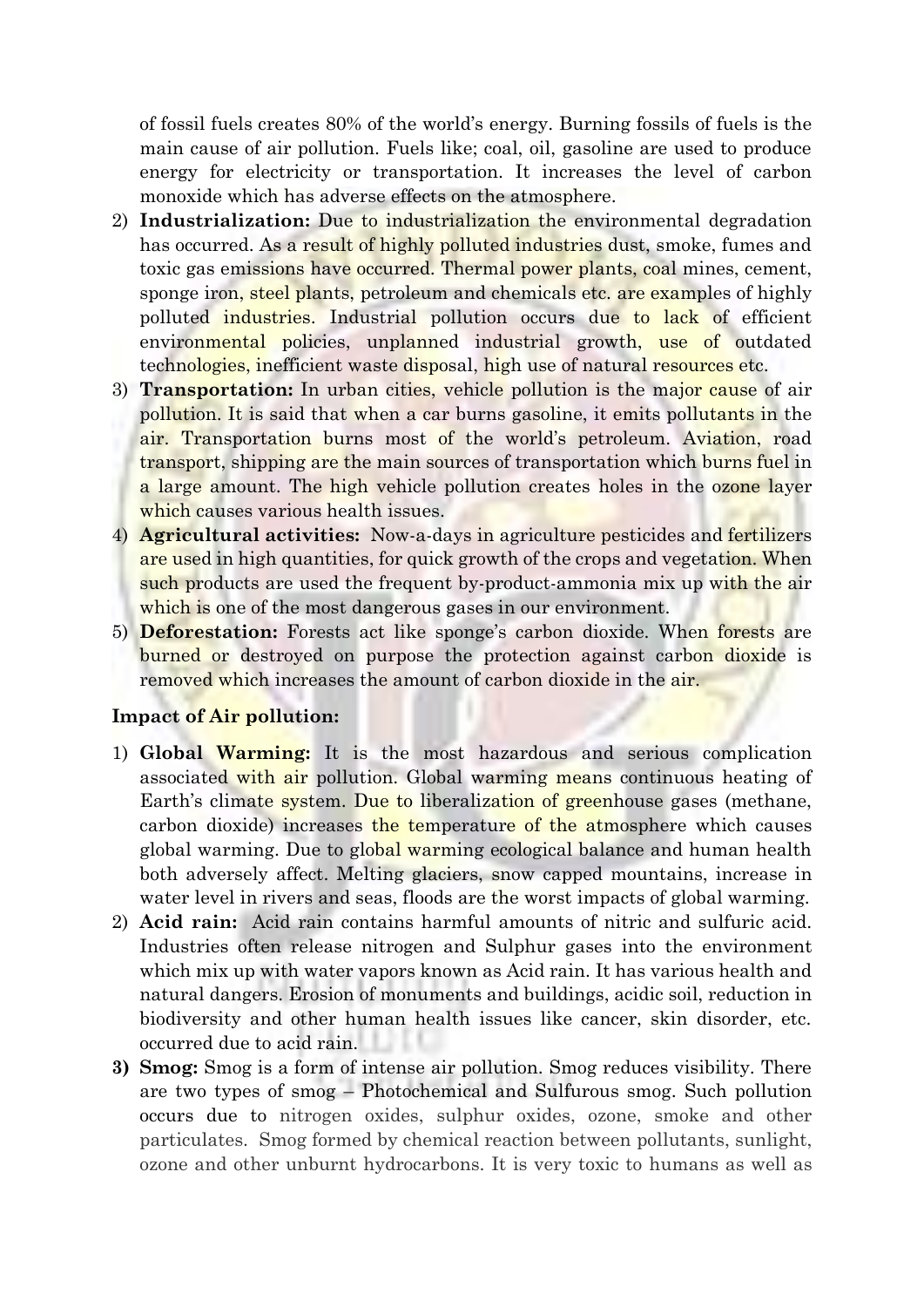plants. Due to leaded fuel, industrial emission, vehicular emission, coal combustion emission, forest and agricultural fires smog has occurred. Use of renewable energy sources, reduction in the number of vehicles, smog problem can be tackled.

- 4) **Depletion of the ozone layer:** The main object of Ozone layer is to protect humans from harmful ultraviolet (UV) rays. Gradual thinning of the ozone layer is called depletion of the ozone layer. Rise in chlorofluorocarbons, hydro chlorofluorocarbons in the atmosphere results in depletion of the ozone layer. As the ozone layer becomes thin, it will discharge harmful rays back on earth and can cause skin and eye-related problems.
- 5) **Effect on WildLife:** Animals also suffered from air pollution. Toxic chemicals can force wildlife animals to migrate to another place which changes their habitat. Due to acid rain the aquatic life may also be adversely affected.

#### **UNIT: 2**

#### **Q: 1) Explain Noise Pollution.**

Ans: According to the World Health organisation sound frequency is less than 70 db. (decibels) are not damaging to living organisms, regardless how long or consistent the exposure is. Not all sound is Noise. Noise pollution refers to unwanted or excessive sound that can have harmful effects on human health, wildlife, and environmental quality. In other words, when pollutants contaminate the environment which becomes a nuisance and has an adverse effect on a person's mental ability is called noise pollution. Calcutta, Delhi and Mumbai are included amongst the noisiest cities in the world. Sound is measured in decibels (db.). It is a logarithmic scale. For example, a change from 40 db. to 80 db. represents a 10,000-fold increase in loudness. When the sound level reaches 140 db., our ears hurt. Long exposure to noise even at 85 db. can cause hearing loss. We should also differentiate plain noise and meaningful noise. Delhi based National Physical Laboratory has observed that noise generated from firecrackers is much higher than the prescribed level. The effects of such noise can range in severity from being extremely annoying to being extremely painful and hazardous.

Noise pollution affects millions of people on a daily basis. There are several sources of noise pollution such as;

- Street traffic sounds from vehicles cars, buses, pedestrians etc.
- Air traffic
- Loud music near commercial venues
- Train station traffic
- Industrial sounds like; mills, generators, compressors etc.
- Noise from fireworks, firecrackers, loudspeaker
- Construction noise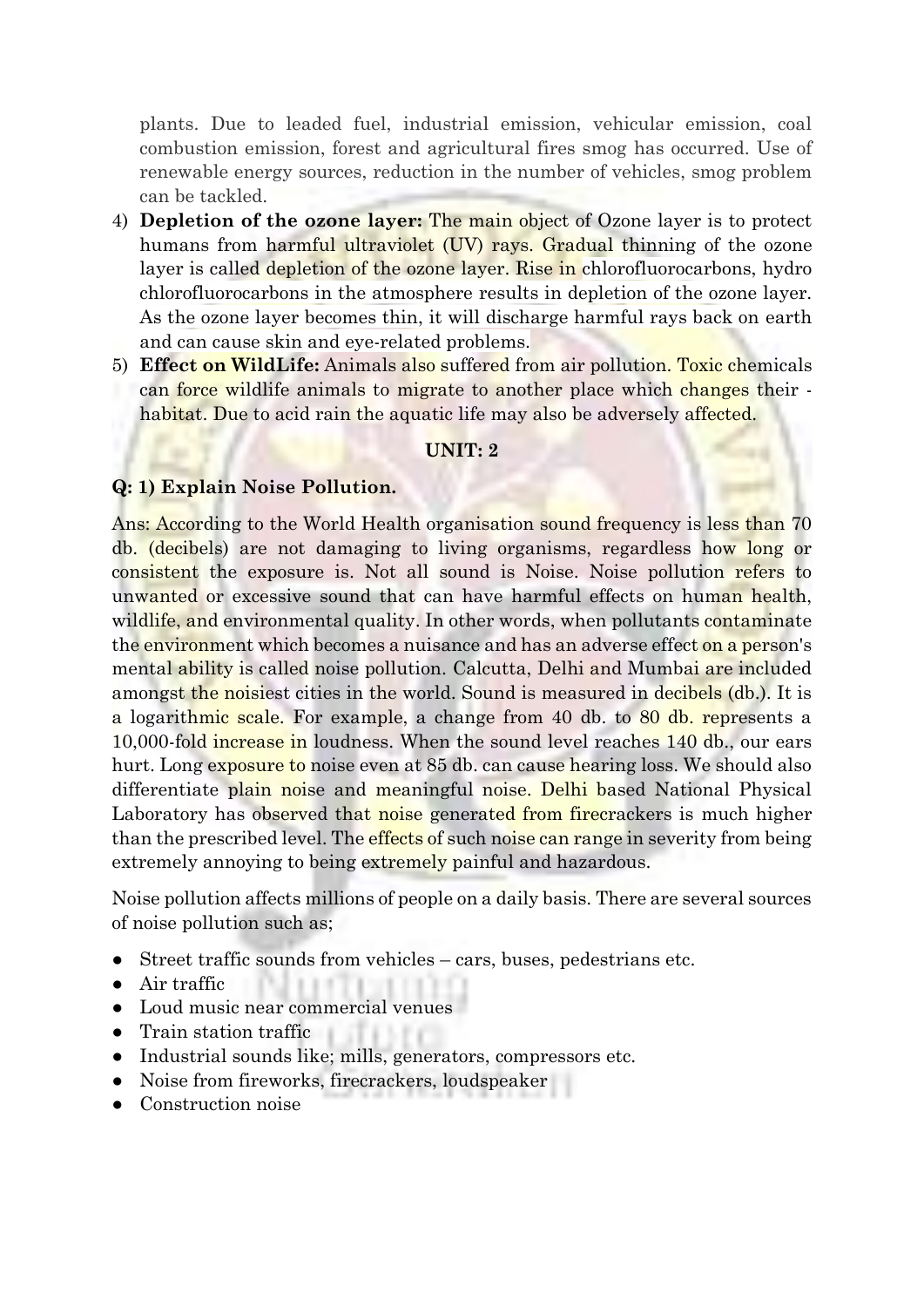The difference between sound and noise is subjective in nature. As per Environment Protection second amendment Rues, 1999 the permitted noise level is 125 db.

# **Effects of Noise pollution:**

**Effect of Noise pollution Physical Health**: Due to excessive noise physical damage may cause such as temporary or permanent hearing loss which is called as 'temporary threshold shift (TTS)'. Due to this condition people are not able to recognise weak sounds. However, it will recover within the month. Permanent hearing loss is usually called "Noise-induced permanent threshold shift (NTPTS)". The person gets no recovery from such disease. About 50% of the people exposed to 95 db. sound level at the workplace develops syndrome of NIPTS and if people are exposed to more than 105 db. experience permanent hearing loss. Man-made noises such as jackhammers, horns, machinery, airplanes, and vehicles can be too loud for our hearings. Noise pollution can also cause headaches, high blood pressure, respiratory agitation and even heart attack in some cases. Noise pollution also affects people's ability to focus and brain responses.

**Effect of Noise Pollution on Mental Health:** Noise can also cause emotional or psychological effects such as anxiety, stress, sleeping disorder and irritability. Due to noise, mental fatigue and lack of concentration problems may be seen amongst human beings. According to research it is observed that the schools which are situated in busy areas of the city and suffer from noise, the performance of that school student is poor in comprehensive tasks. In the US textile mills are not allowed to exceed 100 db. for more than two hours whereas in India mills run three-eight hours shifts. Due to industrial noise pollution efficiency and productivity of the workers may also decrease.

**Effect of Noise Pollution on Environment:** Noise pollution can have an adverse impact on the environment. It has a harsh effect on marine life. Noise travels around five times faster in water than on land. The "seismic survey" is one of the most devastating man-made sounds in the ocean. This process is done to obtain fossil fuels. It is conducted with the help of drilling machines which are louder in nature. Due to such pollution the animals also suffered from hearing loss. Noise can cause serious damage to wildlife especially in remote regions. Masking is the worst impact of noise pollution on animals where they are not able to hear important environmental cues and signals.

# **Noise Controlled Technique:**

There are four fundamental ways through which we can control noise pollution such as sound insulation, sound absorption, vibration damping, and vibration isolation. In Industries with the help of rigid sealed enclosures the loud sound of machinery can be reduced. Isolating machines and their enclosures from the floor, using special mounts and using flexible couplings for interior pipelines also helps to reduce noise pollution in industries. On construction sites the noise can be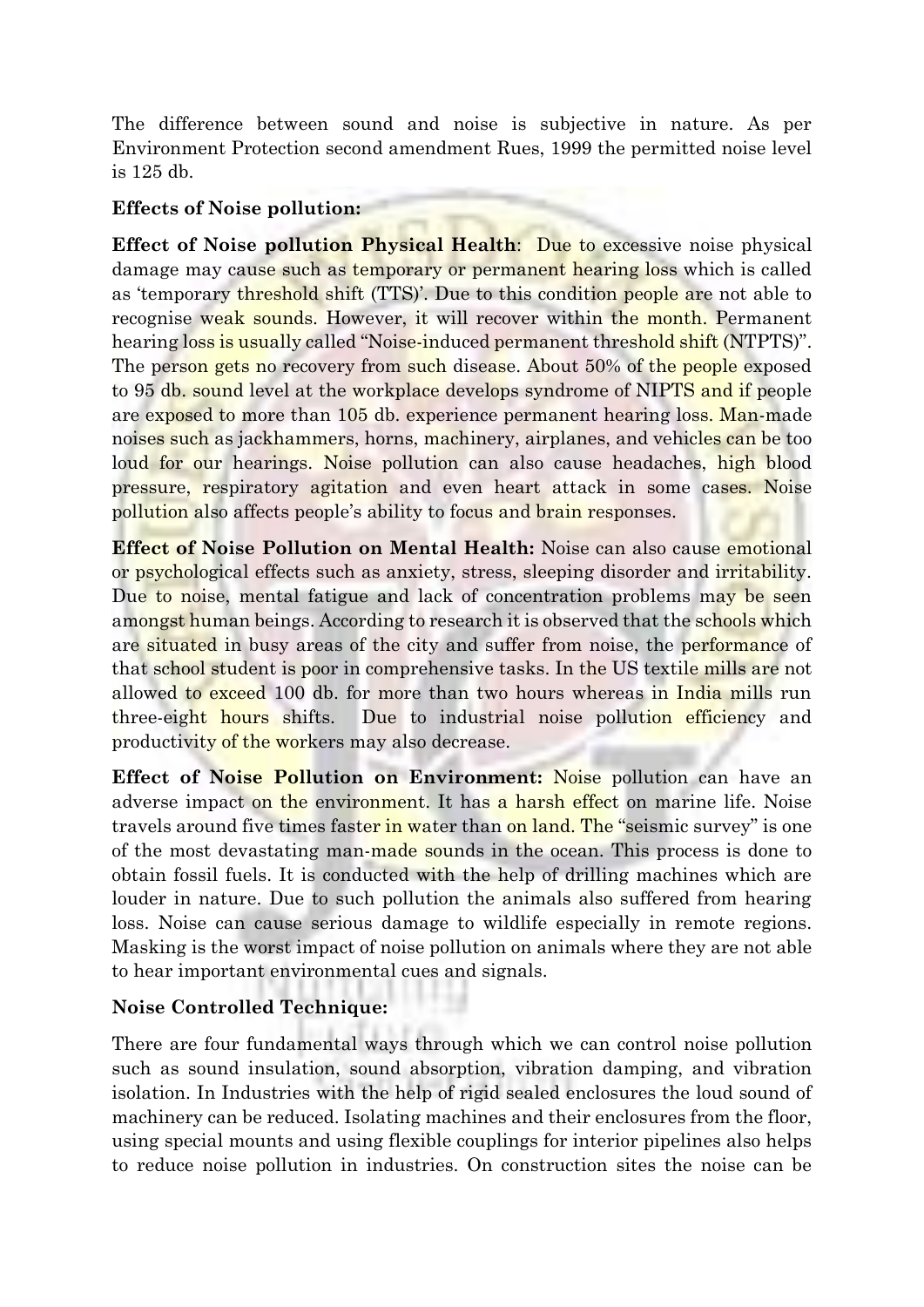reduced by using proper construction planning and scheduling techniques. Noisy equipment should site as far as possible from workers and residents which reduces noise level by 50%. Vehicles make too much noise so as to avoid that the limit of sound should be banned from playing on the main routes in residential areas. With help of sound barriers, limitation of vehicle speed, change in road surface, traffic control measures, and change in tyre design the vehicular noise can be reduced. To avoid loud noise of aircraft quieter jet design should have to develop. Planting trees around houses can also act as effective barriers for noise pollution. To control interior noise in Industries, different types of absorptive material can be used. To reduce aircraft noise the aerodrome should be located away from the city. Though producing less noise is the best method of reduction of pollution. An individual can wear earplugs or earphones as a shield against noise pollution.

In 2000, the Indian Government notified the Noise Regulation Rules under the Environment (Protection) Act, 1986. In this law there is a prescribed limit of sound in different zones such as – in industry (75 db.), commercial (65 db.), residential zones (55 db.). The government also establishes silence zones within a radius of 100m of schools, courts, hospitals, etc. The permission for loudspeakers is only provided during day time. The rules and regulations are also fixed for different noise levels for firecrackers and industrial activities.

#### **Q: 2) Short Note on Water Pollution:**

**Ans:** Water is the basic requirement for survival. About 97% of the water on earth is present in seas and oceans but it is too salty for any use. Remaining 3% water is freshwater, out of which 75% is locked up in ice and glaciers and quite deep under the earth's surface which is known as underground water. Water pollution is the process when the harmful substances like chemicals, micro-organs, plastic, parasites, nitrates, fertilizers, etc. contaminate a stream, river, lake, ocean, aquifer or other water sources which degrades water quality and renders it toxic to humans or the environment. There are different types of water pollution like: surface water pollution, Nutrient pollution, oxygen depleting, Groundwater pollution, microbiological pollution, oil spillage, chemical pollution etc. Water pollutants come from point sources and nonpoint sources. Point sources include sewage treatment plants and factories which enter through pipes, sewers or ditches. With the help of law and regulations the government can regulate the discharge from point sources. When water pollutants enter the water body not from a single source but from various points over a large area, it is called water pollution from nonpoint sources. It includes surface run-offs, mining waste, municipal waste, construction sediments, acid rain and soil erosion. It is difficult to control.

**Water Pollutants**: Water Pollutants are can be broadly put under the following types: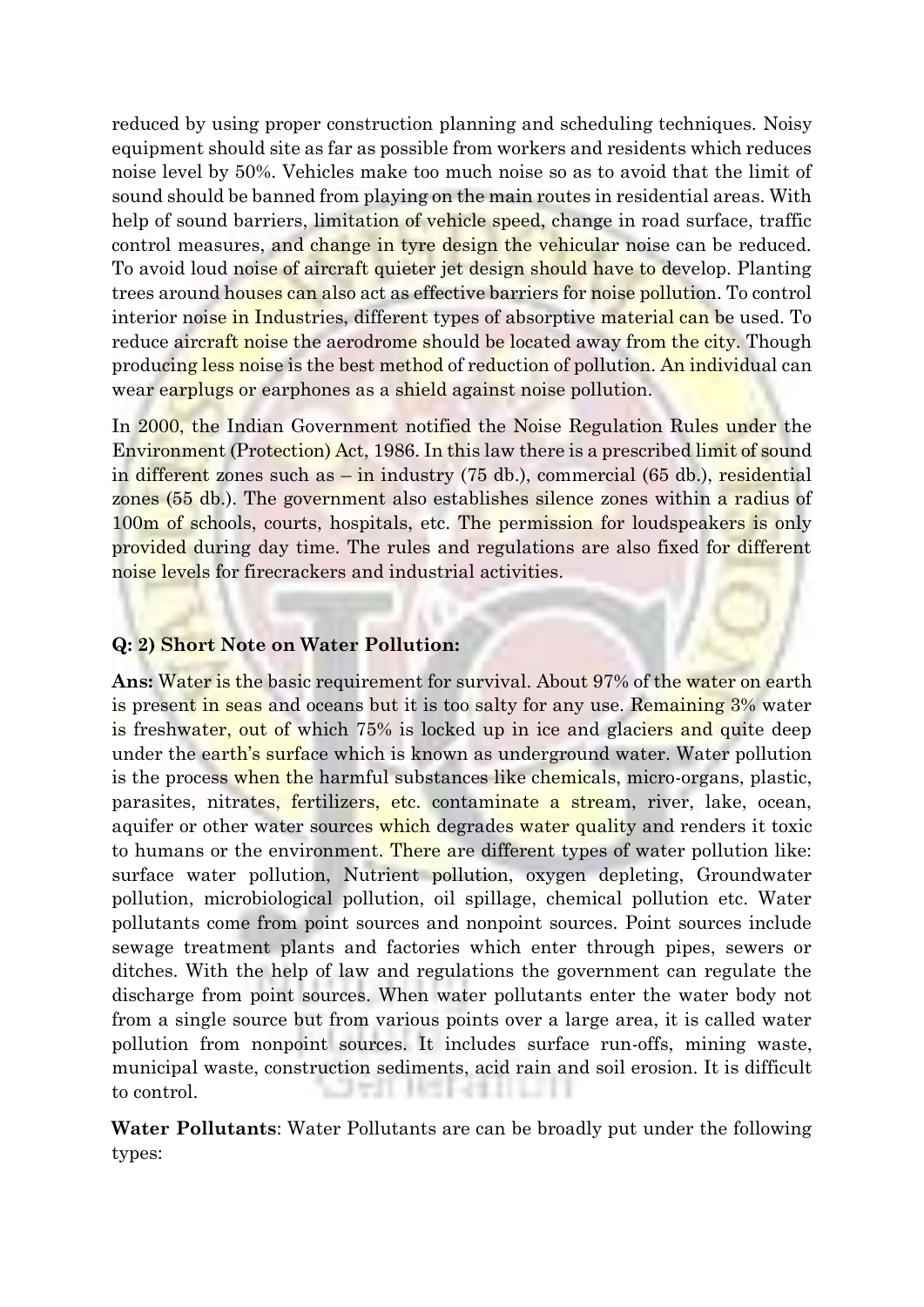- 1) **Industrial Pollutants:** Some industries discharge their untreated water in rivers which contain highly toxic heavy metals such as lead, mercury, arsenic along with hazardous wastes like acids, alkalis, Chlorides, etc. These pollutants damage the growth of crops and makes water unsafe for drinking purposes.
- 2) **Agriculture waste:** Fertilizers, pesticides, wastes from farms, poultry farms, salts, manure are the one of the water pollutants. When these pollutants are mixed with water it leads to consequent depletion of dissolved oxygen. Consumption of such water is bad for humans as it contains high portions of nitrates.
- 3) **Physical Pollutants:** Physical pollutants include radioactive waste, thermal sources, sediments (soil particles), and petroleum products. Etc. Due to leaching of minerals radium and potassium found in water. Water bodies are polluted by some waste material from uranium and thorium mines, nuclear power plants, research laboratories and hospitals. When such material enters human bodies, it causes tumours and cancer.

Petroleum products are widely used for fuels, lubricants, plastic manufacturing etc. Due to accidental spillage from ships, tankers, pipelines crude oil entered the water. This oil slick which floats on the water surface has an adverse effect on marine life.

**4) Domestic and sewage Pollutants**: The sewage contains garbage, soaps, detergents, waste food etc. This water carries certain other bacteria and viruses and reproduces in the cells of host organs.

# **Effect of Water Pollutants:**

**Sediments:** It is a part of soil erosion. Excessive amounts of soil particles carried by flowing water in ocean, streams or lakes. It reduces photosynthesis, clogs reservation, destroys the grounds of fish and disrupts aquatic life.

**Oxygen-demanding organic wastes:** Plant debris and sewage, waste from paper mills and food processing facilities are examples of organic waste. The bacteria which decompose these wastes deplete oxygen and cause death of fish and other aquatic organisms.

**Organic compounds:** Synthetic chemicals are harmful for human beings. It contains carbon. Basically, it releases from industrial effluents, surface runoff and cleaning agents. It causes many health problems in humans and also harms other wildlife.

**Inorganic nutrients:** Inorganic nutrients can cause eutrophication (high level of nitrates and phosphate). Increase in population, industrialization and intensive growth of agriculture is the main cause of such an effect. It affects infants in many cases.

**Inorganic chemicals:** Acids, salt, heavy metals such as lead and mercury from industrial effluents, surface runoff, and household cleaning agents are the main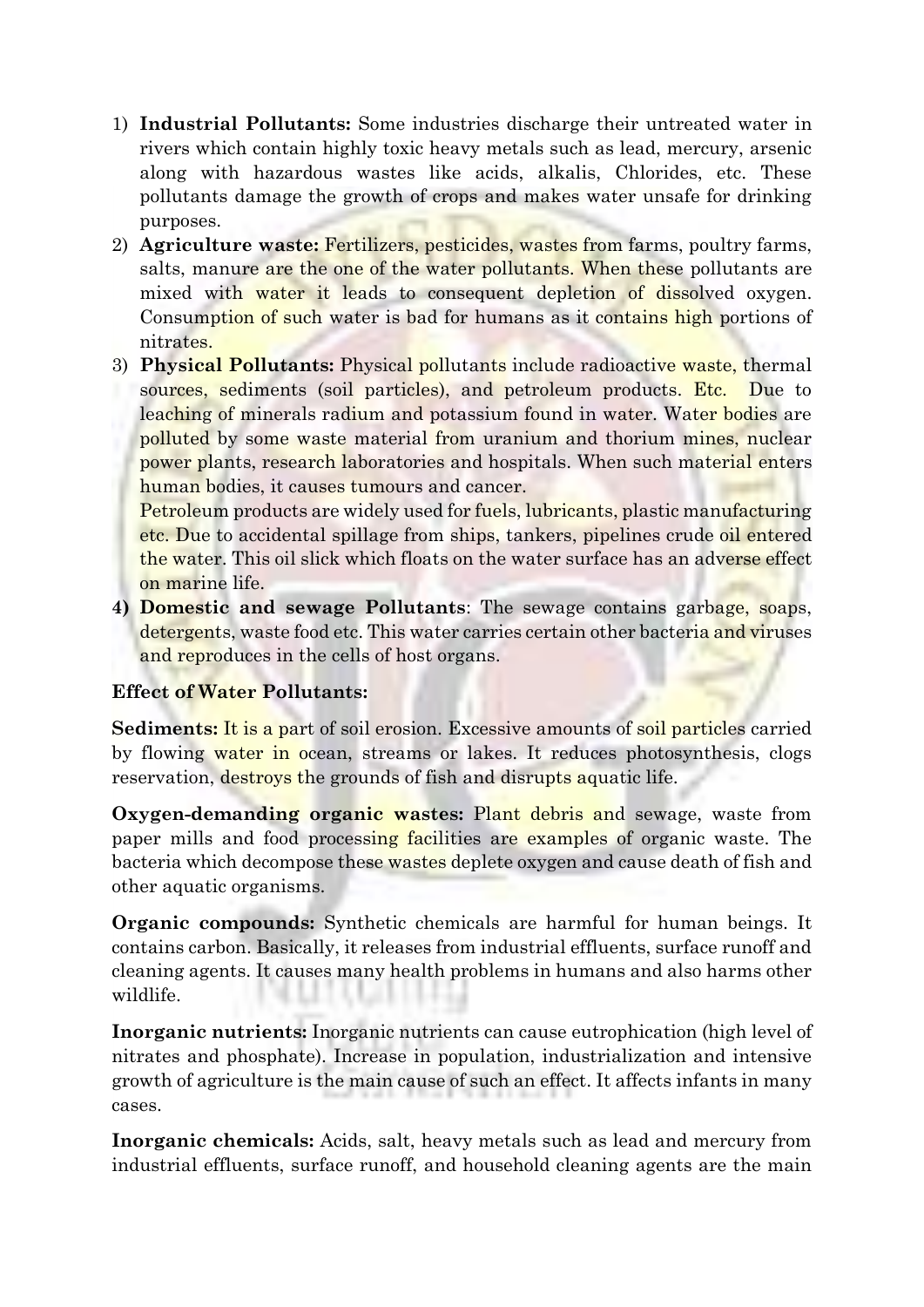sources of inorganic chemicals. It dilutes with water and degrades drinking water and it causes skin cancer, damages the nervous system, corrodes structure.

**Radioactive substances:** Waste from nuclear power plants, nuclear weapons production facilities etc diluted with water and causes cancers, birth defects etc.

**Infectious microorganism:** Parasitic worms, viruses, and bacteria from infected organisms as well as human and animal wastes. These microorganisms cause water borne diseases that kill thousands of adults and children primarily in developing countries.

# **How do we measure Water quality? (Drinking water Quality standard):**

There are three ways to measure water quality:

- 1) **Biological Oxygen Demand (BOD):** With the help of this parameter the degree of water pollution can be measured from oxygen-demanding wastes and plant nutrients. In breaking down organic waste in water bodies, the quality of oxygen used by microorganisms at 27 degrees Celsius and put it in darkness for 3 days, this process is called BOD. This BOD is measured in parts per million (ppm). A BOD level of 1-2 is considered very good. It shows that there is not much organic waste present in the water body. The moderate level of BOD is 3-5 ppm. Any water with BOD level 6-9 ppm is considered polluted which shows presence of bacteria in water waste. At BOD levels of 10 ppm or more is considered much more polluted. In simple words if there is a greater amount of organic waste in the water body it requires more oxygen to break water waste
- 2) **Chemical Analysis**: The presence of chemicals like pesticides can be measured by different experiments and analysis. It helps to judge water purity.

# **Legislative Measures to prevent Water Pollution:**

To prevent water pollution in India "Prevention and Control of Water Pollution Act" in 1974 was established. The standards are prescribed in water pollution under Environment (Protection) Act 1986.

- Specific standards are prescribed for industry
- Standards are described the amount of waste water to be discharges for the industries
- Standards to define production capacity

Along with that, the state government has also some power to take action against defaulting industries or units.

Gemeration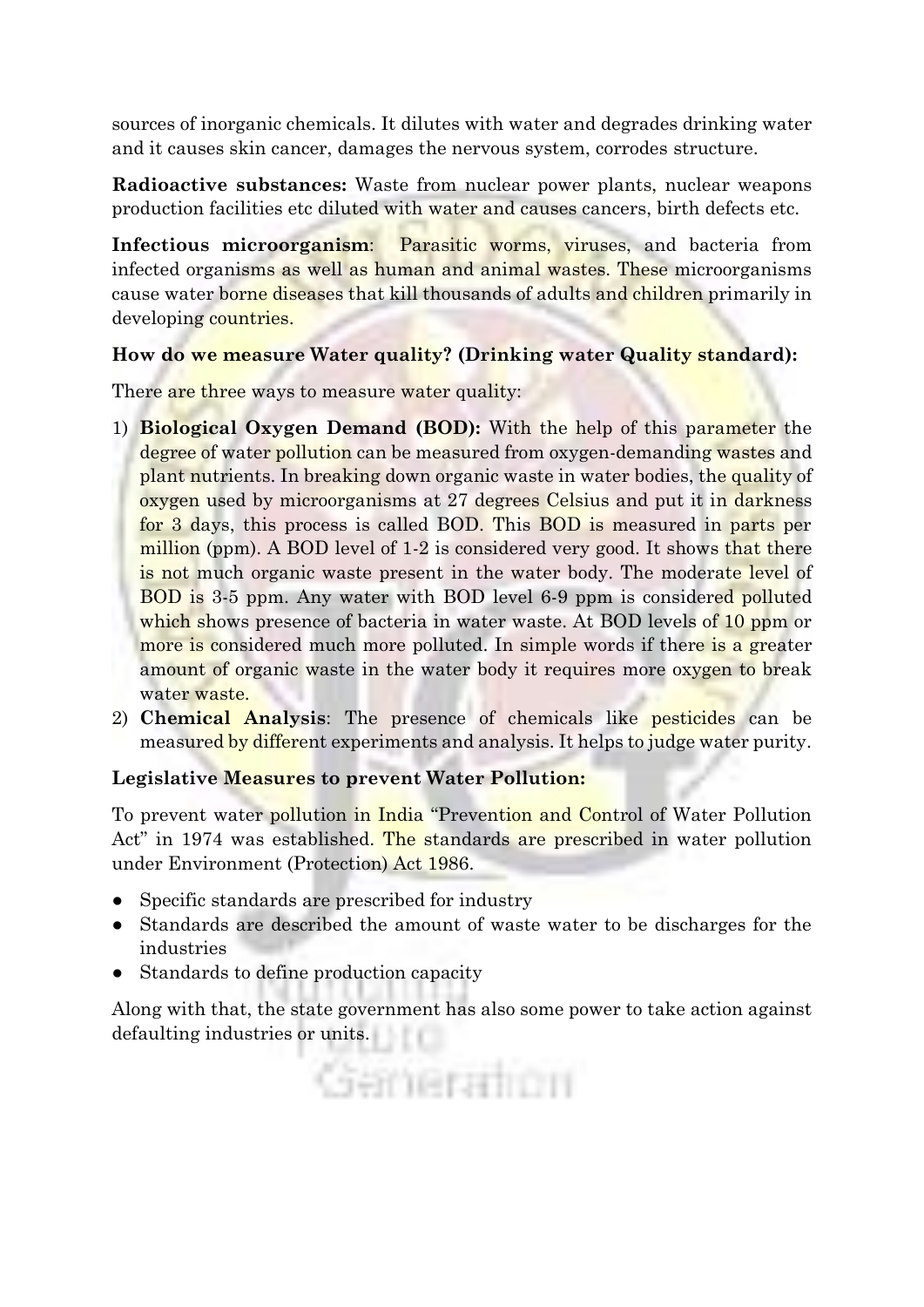### **UNIT: 3**

#### **Q: 1) Write short note on Radioactive Pollution:**

It is also known as radiation pollution. It is a physical type of environmental pollution. It causes an extreme effect on human being as well as on animals and plants. Radiation means any energy produced by fast moving particles or waves. These radiations can be classified into two types: non-ionizing radiations and Ionizing radiations. Non- ionizing radiations are longer wavelength from ultraviolet rays to radio waves. Ionizing radiations have high energy. They have short wavelengths such as x-rays, gamma rays.

Radioactive pollution refers to the emission of high energy particles or radioactive substances into air, water or land due to man-made activities. It is just like other pollution where unwanted particles and substances are released into the environment; in this pollution unwanted radioactive particles are to be released into the environment. There are three types of nuclear radiations: alpha particles, beta particles and gamma rays. Alpha particles are least penetrating as it can travel only up to 5 to 8 cm in air. Gamma is the most penetrating amongst all three. Beta particles are nearly 100 times more penetrating in nature. The toxicity is lowest in alpha and highest in gamma.

#### **Sources of Radioactive Pollution:**

#### **There are mainly two sources of Radioactive Pollution:**

- 1) Natural Sources
- 2) Anthropogenic sources
- **1) Natural Sources:**
- $\triangleright$  Cosmic rays are one of the natural sources of radioactive pollution. The cosmic rays are associated with stars from our galaxy. Due to the virtue of nuclear reaction such rays enter our spaces. These rays constantly enter the earth; atmosphere from outer space.
- $\triangleright$  Elements such as radium 224, uranium 235, uranium 238, thorium 232, radon 222 and carbon 14 occur in the lithosphere. Such minerals are contaminated with water; it makes natural radioactive pollution.
- $\triangleright$  The background radiation is also one of the most natural resources of radioactive pollution.

#### **2) Anthropogenic Sources:**

⮚ **Nuclear test:** This is the major cause of radioactive pollution. During such tests numbers of long-lived radionuclides are released in the air. These particles dilute with water during rain and get mixed with soil and water, from where they can easily enter the human body through the food chain. It is too hazardous in nature.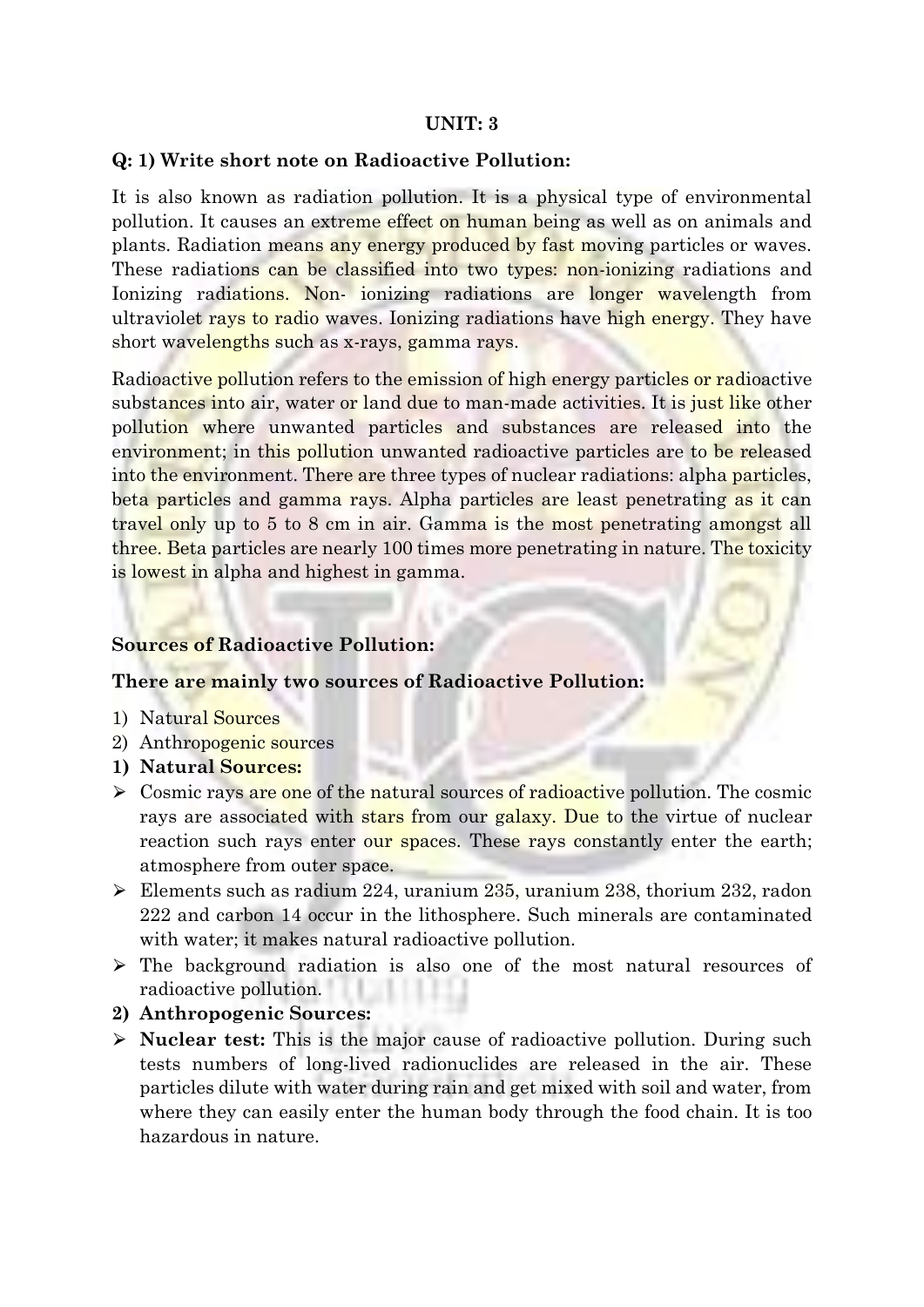⮚ **Nuclear Reactor:** Nuclear reactors are one of the sources of energy production. Leakage in such places may increase the risk of radiation. Though man uses best design, proper handling and techniques, some radioactive particles are routinely released into air and water.

e.g., accidents at 'Chernobyl nuclear power plant' in USSR in 1986 and at the 'Three Mile Island Power Plant' in USA in 1979.

- ⮚ **Diagnostic medical application:** For some diagnostic and therapeutic applications some radioactive particles are used. X-rays and CT scans are generally used in radiology. For cancer treatment gamma rays are used. Such uses are manmade and it requires careful planning and operations.
- ⮚ **Nuclear explosions:** These are the serious man-made source of radiation. Nuclear weapon, atom bombs are the part of it. The worst impact of it on Nagasaki and Hiroshima are still not forgotten.
- ⮚ **Nuclear Waste:** Uranium, Plutonium, Radon etc. are difficult to split. Uranium has a half-life of more than 700 years. It can't be destroyed properly. They are always stored somewhere on this earth. When it emits in the air it causes air pollution.

#### **Effects:**

- **1) Genetic Mutation:** Radioactive pollution causes damage to DNA strands, which can break some genetic forms. Its effect is visible. The degree of genetic mutation may vary according to its consumption. When a human or animal is exposed to too much radiation from the atmosphere their body absorbs the radiation. Due to mutation some severe disease like cancer, blindness in children, genetic defects in physique etc. can be caused.
- **2) Disease:** The most dominant and worst disease linked with radioactive pollution is Cancer. It has developed over the years and makes a dangerous impact on global health. Other than this disease leukaemia, anaemia, haemorrhage, premature death, cardiovascular disease can be caused due to radioactive pollution.
- **3) Infertility of Soil:** When any nuclear exposure occurs, it pertains in soil as well. When radioactive contaminated with soil nutrients it becomes highly toxic and infertile. Such land is unfit for human and animal consumption.
- **4) Burns:** Radioactive is not easy to feel but easy to realise that the human body is affected by it. The immediate presence of burn, red lesions and sores is evidence of infection. It can lead to skin cancer.
- **5) Effect on Plant life:** Due to increase in UV rays, plants also got affected by radioactive pollution. It reduces seed germination. Though different plants affect differently. Due to radiation ches the chromosomes, the reproduction process hindered. It changes its shape, type and sizes.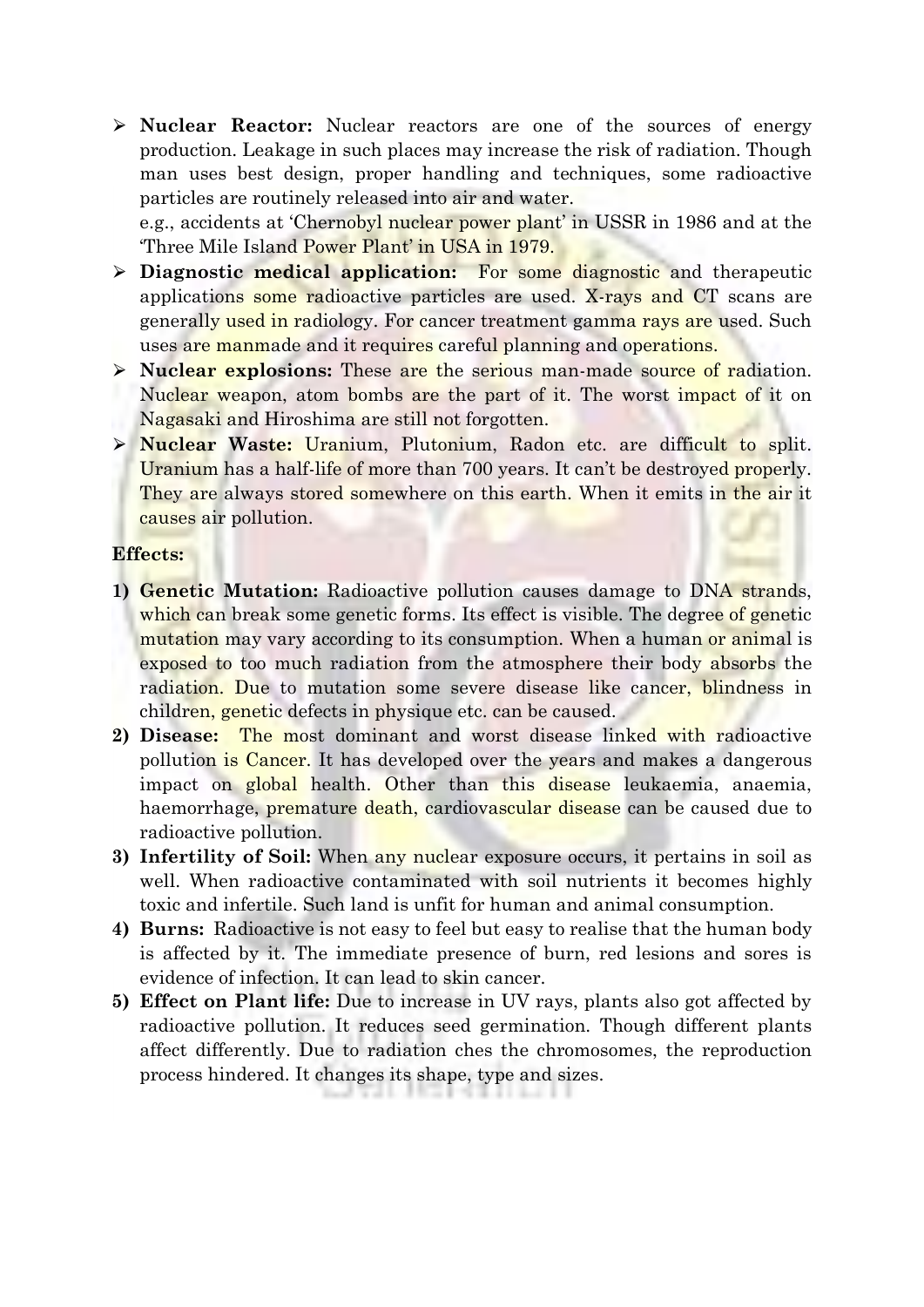# **Preventive and control measures:**

- $\triangleright$  Radioactive particles need to be stored in specialized container, to avoid any leakage
- $\triangleright$  A clear warning about the presence of radioactive material should have to be given..
- $\triangleright$  Radioactive particles should be disposed of properly. It cannot be easily buried in the soil or thrown into the garbage. Some radioactive waste can be 'recycled' and used to generate more nuclear energy.
- If The best practice of prevention is to search for alternative sources of nuclear energy such as renewable energy instead of nuclear plants.
- $\triangleright$  To prevent radiation in nuclear plants or reactors, a closed cycle coolant system can be implemented. The production and usage of radioisotopes should have to be reduced and only for essential requirements it can be procured.
- $\triangleright$  The number of nuclear plants should be minimized.
- $\triangleright$  Industrial radioactive waste should be disposed of very carefully in special built tanks.
- $\triangleright$  To provide high ventilation and chimneys in working places where radioactive emission is possible.

# **Regulation Regarding Safety Measures:**

An autonomous Body of the Atomic Energy Commission "Atomic Energy Regulatory Board" carries out all regulatory and safety functions. For such purposes the Atomic Energy Act, 1962 has been established. It provides different rules and regulations, site selection, design, construction and operations for nuclear plant installation.

# **UNIT: 4**

# Q: 1) **Explain Assessment and control of Pollution and use of Biotechnology in Pollution Control.**

Environmental pollution has captured everyone's attention. For such a reason assessment is the most important aspect. In India, 1994 Environmental Impact Assessment (EIA) was made mandatory. It requires an environmental management plan, project report accordingly. They have made 30 different categories of projects for assessment and evaluation such as nuclear power, river valley, ports, harbours, tourism projects especially between 200and 500 m of highwater line, thermal power plant, mining projects, highway projects etc.

The ministry of Impact Assessment Agency evaluates EIA reports which should be completed within 90 days from submission of documents. The permission for any project is permissible for five years from commencement of the construction or operation of the project.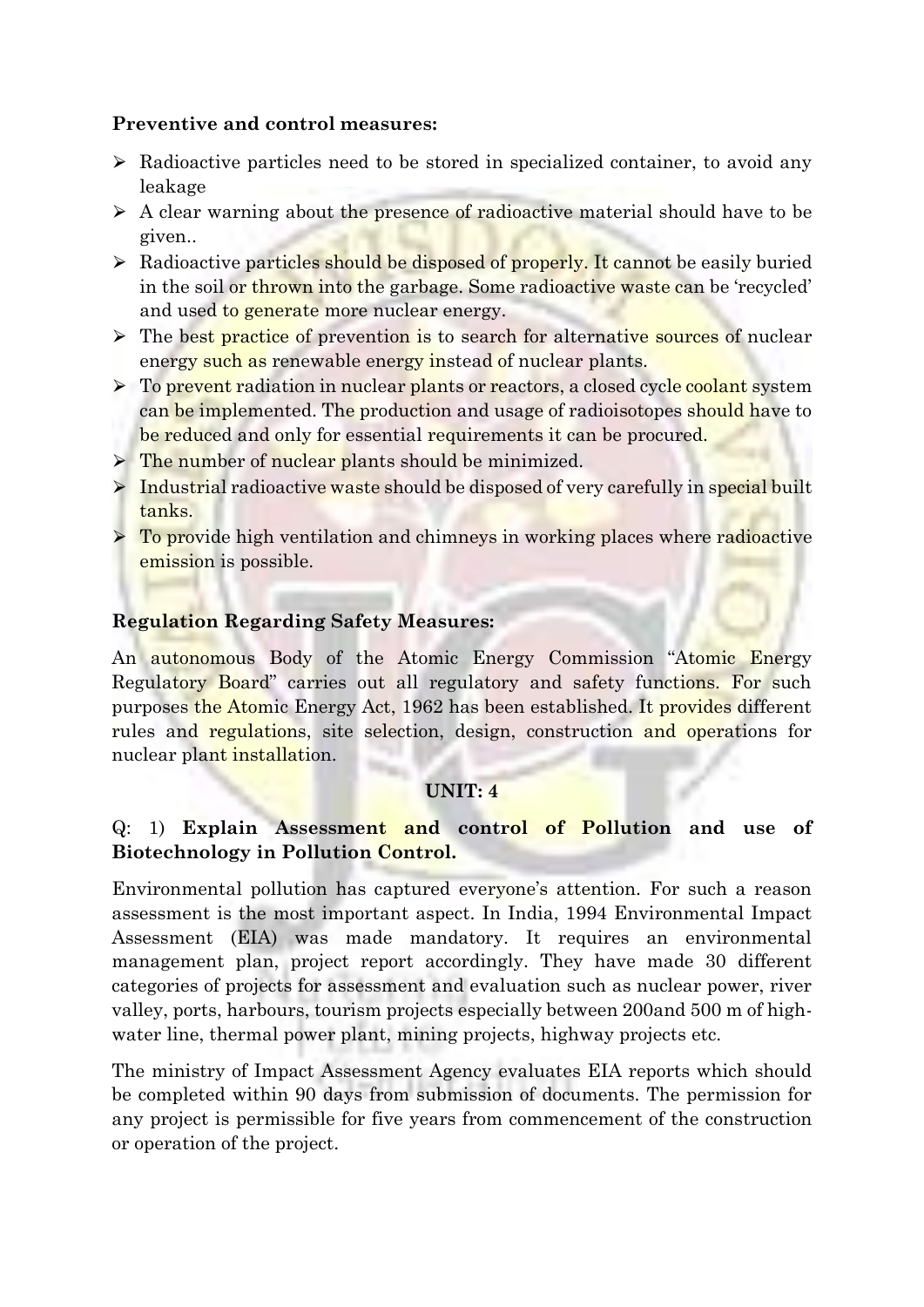| Air Quality Index level       | <b>Numerical Value</b> |
|-------------------------------|------------------------|
| Good                          | $0 - 50$               |
| Moderate                      | 51-100                 |
| sensitive<br>Unhealthy<br>for | 101-150                |
| group                         |                        |
| Unhealthy                     | 151-200                |
| Very Unhealthy                | 201-300                |
| Hazardous                     | >300                   |

The air quality assessment technique is the most important technique to know the position of air pollutants in the air. It can be expressed in AQI (Air quality Index).

With the help of this the pollution level can be obtained in different cities. To assess Water quality, a water quality index (WQI) is used. This is as follows:

| Classification         | pH          | BODmg/l    |
|------------------------|-------------|------------|
| Drinking water         | $6.5 - 8.5$ | 2 or less  |
| Recreation activity    | $6.5 - 8.5$ | 3 or less  |
| Conventional treatment | $6.5 - 8.5$ | 6 or less  |
| Fisheries              | $6.5 - 8.5$ | 6 or less  |
| Industries             | $6.5 - 8.5$ | 10 or less |
| Irrigation             | $6.5 - 8.5$ | 10 or less |

If in water pH and BOD level increases then it is a sign of pollutants are diluted in water.

Soil pollution is degradation process. Soil quality assessment is valuable for agricultural production The pollution index (PI), integrated pollution index (IPI), bioaccumulation factor and translocation factor (TF) were determined to ensure soil contamination and phytoremediation availability. Soil respiration helps to measure the amount of  $CO<sub>2</sub>$  released from the soil. With the help of Bulk density, the weight of the soil per volume can be measured. pH in water assessment indicates whether soil is acidic or not.

For radioactive pollution assessment different standards are maintained. Radioactivity is measured in Becquerel (SI unit) or in Curie. The World Health Organization set guidelines for drinking water quality and a permissible limit of reference dose level of 0.1 microsieverts per year.

# **Legislations or provisions to prevent and control Pollution:**

1) **Air Prevention and Control of Pollution Act, 1981:** The main object of this act is to prevent, control and abatement of air pollution. This provision is implemented by CPCB- Central Pollution Control Board along with different state boards. This act includes different requisites such as; setting air quality standards, collection of data on air pollution, organising training control areas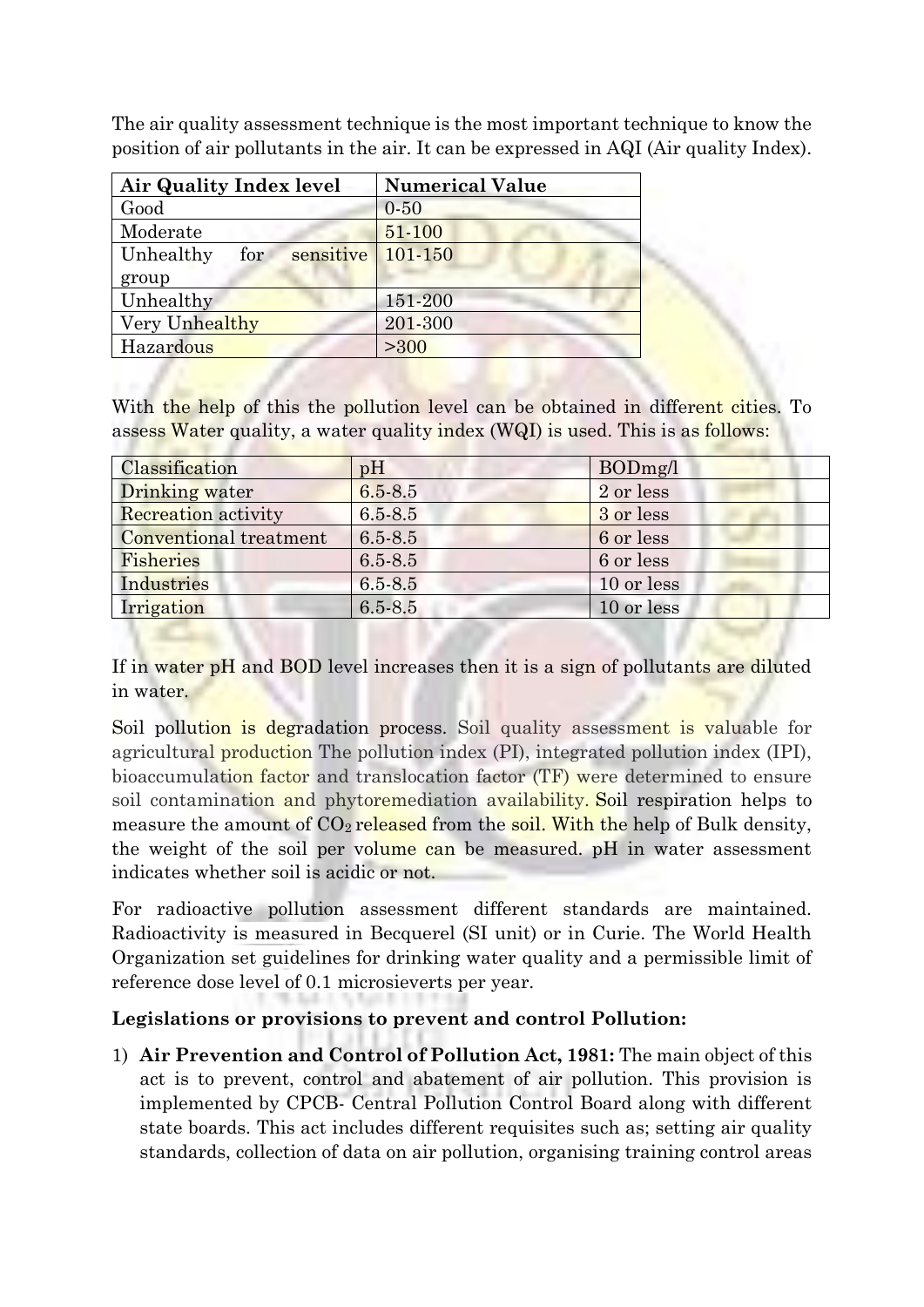and standards for vehicular emissions. It has also mentioned some penalties for violation of its provisions.

- **2) Water- related Environmental Act:** For water pollution prevention different types of laws are made such as; The Easement Act of 1882, The Indian Fisheries Act, 1897, the Merchant Shipping Act, 1970, and Water (Prevention and Control of Pollution) Act, 1974 (the "Water Act"). The main objective of such an act is to protect groundwater, coastal areas and to prohibit water discharge of pollutants in water resources. The water tax is also managed under such an act. The water act is also governed by CPCB and state authorities.
- 3) **Forest Conservation Act, 1980**: This act provides protection to forests. It specifies different requirements that should be met before declaring an area a protected forest, wildlife sanctuary, or a national park. Under this act the state government can regulate or prohibit the clearing land for cultivation etc.
- 4) The hazardous Waste Management and Handling Rules, 1989 which helps to control waste management
- 5) The Chemical Rules of 1989 focuses on different work like inspecting industry activities which are related with hazardous chemicals and isolated storage facilities.
- 6) The coastal Regulation Zone Notification of 1991 regulates different activities in coastal areas.

**Biotechnology and Pollution Control:** Biotechnology is a unique approach towards pollution control. Biotechnology provides an efficient path towards monitoring, addressing, and assessing environmental issues. In the following areas biotechnology has proved very effective to tackle environmental issues.

# ⮚ **Landfill Technologies:**

Due to urbanization and growth of population the solid waste has increased drastically. It includes plastic, glass, non-bio-degradable material, food waste etc. Landfill is an integrated waste management system. In such a system the waste deposit is compressed and covered by a layer of soil every day. With the help of biotechnology, the study of bacteria and hazardous substances can be discovered. With the help of biotechnology, the rapid degradation of waste can be done.

- ⮚ **Composting:** Composting refers to the biological accelerated natural process of biodegradation and mineralization by self- heating. It is also helpful in solid waste management. It is a kind of fermentation process. It enables the reuse of organic material derived from domestic, agriculture and food industry wastes.
- ⮚ **Bioremediation:** It is known as bio-treatment or bio-restoration. Due to pollutants the ecological balance of the environment got disturbed. With the help of bio-technology we can help the environment from hazardous contaminants. In this process it speeds up the breaking down of biological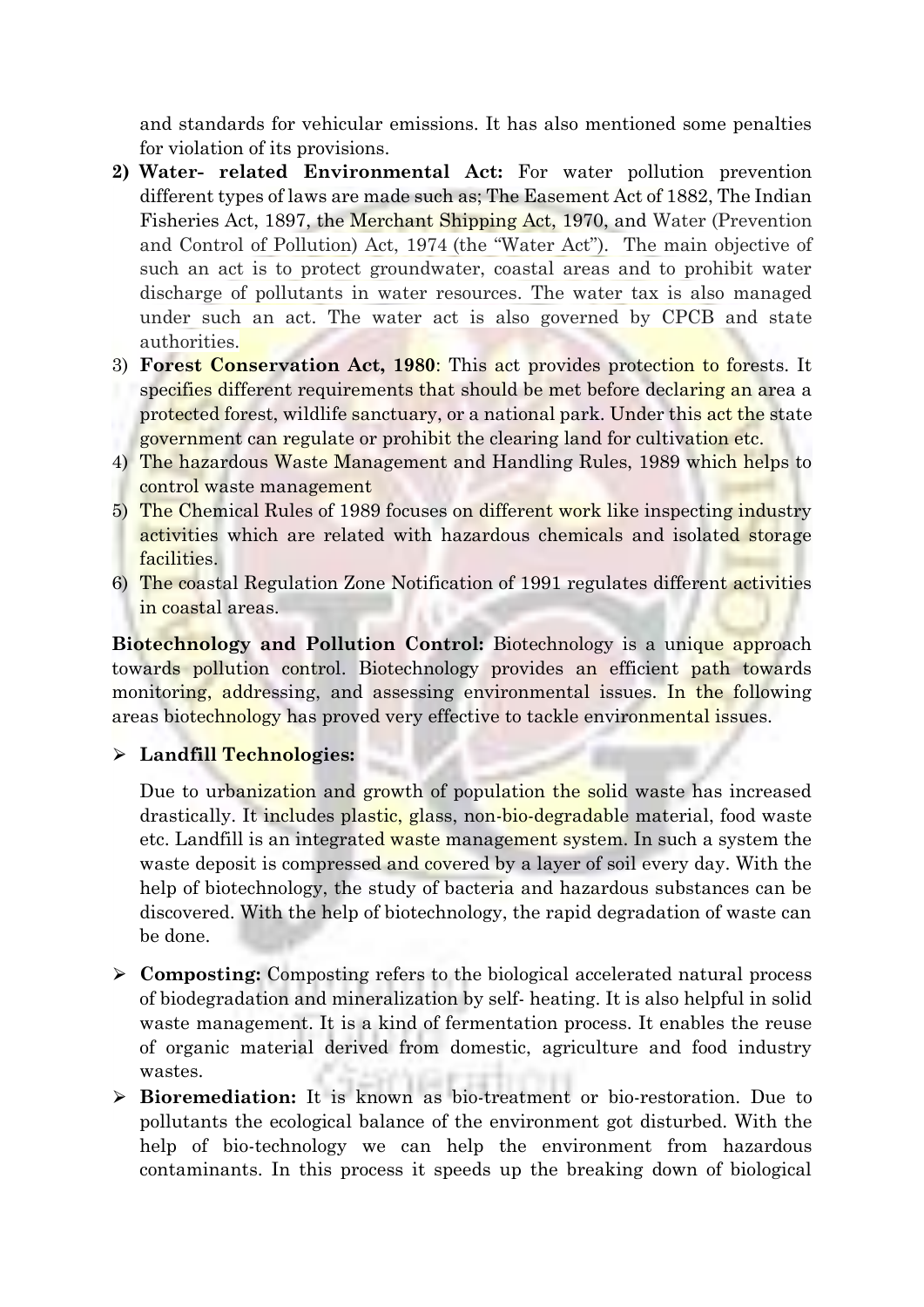substances with the help of naturally existing microorganisms. This method can help to clean up the environment in two ways:

- **1) Addition of Nutrients:** The addition of Microbial acclimates in toxic waste. Over a period of time, the microbes mixed with compound waste helped to degrade pollutants.
- **2) Engineer Microorganism:** an organism which can be seen only through a microscope is called microorganism. This method helps to degrade pollutants. The microbe helps to clean up toxic sites. For e.g., to remove pentachlorophenol from contaminated soil, American organisations used the 'Flavobacterium' species. In short, with the help of different microbes the toxicity of waste can be reduced.

Bioremediation comprises biological agents, which decreases hazardous compounds.

**Bio mining (Bioleaching):** Mining is also the worst problem of environmental pollution. Bio mining is the process to extract metals of economic interest from rock ores or mine waste with the help of microbes or microorganisms. In simple word Bio-mining means conversion of impenetrable valuable metals into penetrable form by means of microorganism. Bio mining helps to clean up sites that have been polluted with metals.

## **Advantages of Bio-mining:**

- $\triangleright$  It helps to stabilize sulphate toxins from mine without any harmful event to the environment.
- $\triangleright$  It helps to emit sulphur dioxide from the environment
- $\triangleright$  It is cost-efficient technique

#### **Bibliography**

*Effects of Radioactive Pollution.* (n.d.). Retrieved 04 15, 2022, from http://spintronicbbsr.org: http://spintronicbbsr.org/lecturer\_notes/env%20sc%20part4.pdf

*OPTIONAL MODULE - 1- Environmental Chemistry.* (n.d.). Retrieved 04 14, 2022, from https://www.nios.ac.in/: https://www.nios.ac.in/media/documents/313courseE/L34.pdf

*OPTIONAL MODULE - Environmental Chemistry-RADIOACTIVE POLLUTION.* (n.d.). Retrieved 04 15, 2022, from https://www.nios.ac.in: https://www.nios.ac.in/media/documents/313courseE/L36.pdf

R.Rajagopalan. (2005 February). *Environmental Studies From Crisis to Cure.* Oxford University Press.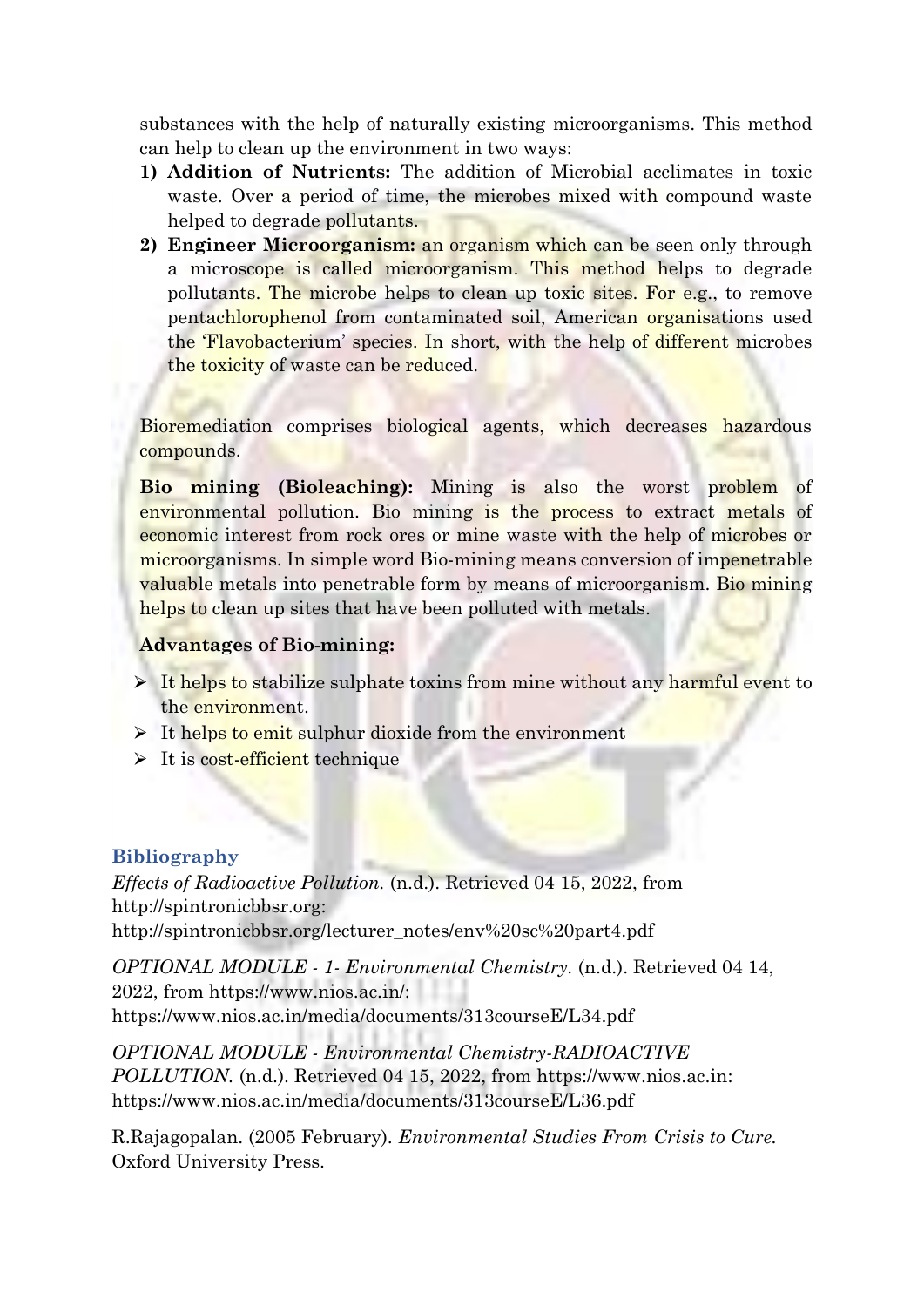# **Multiple Choice Questions (MCQs):**

1. Pollution is mainly caused by **Human activities** Trees

Sea waves Heavy rains

2. According to a 2015 survey, pollution killed million people.

5 **9**

11

15

3. Some pollution can be caused by natural events like forest fires and volcanoes. **True**

False

Neutral

None of the above

4. From the following \_\_\_\_\_\_ is not a source of air pollution. Automobiles

**Industries** 

**Solid waste**

Dust Particles

- 5. Acid rain caused by oxides of Phosphorus and Carbon **Sulphur and Nitrogen** Sulphur and Phosphorus Nitrogen and Carbon
- 6. \_\_\_\_\_ Agent is responsible for turning Taj Mahal yellow. **Sulphur dioxide** Chlorin

Carbon Monoxide All of the above

7. Which of the following gases are called Greenhouse gases? Methane Nitrogen

Carbon dioxide

**Both a and c**

8. Which of the following is the second air pollutant? Sulphur dioxide en versein zu Carbon dioxide **Ozone**

All of the above

9. What is Noise?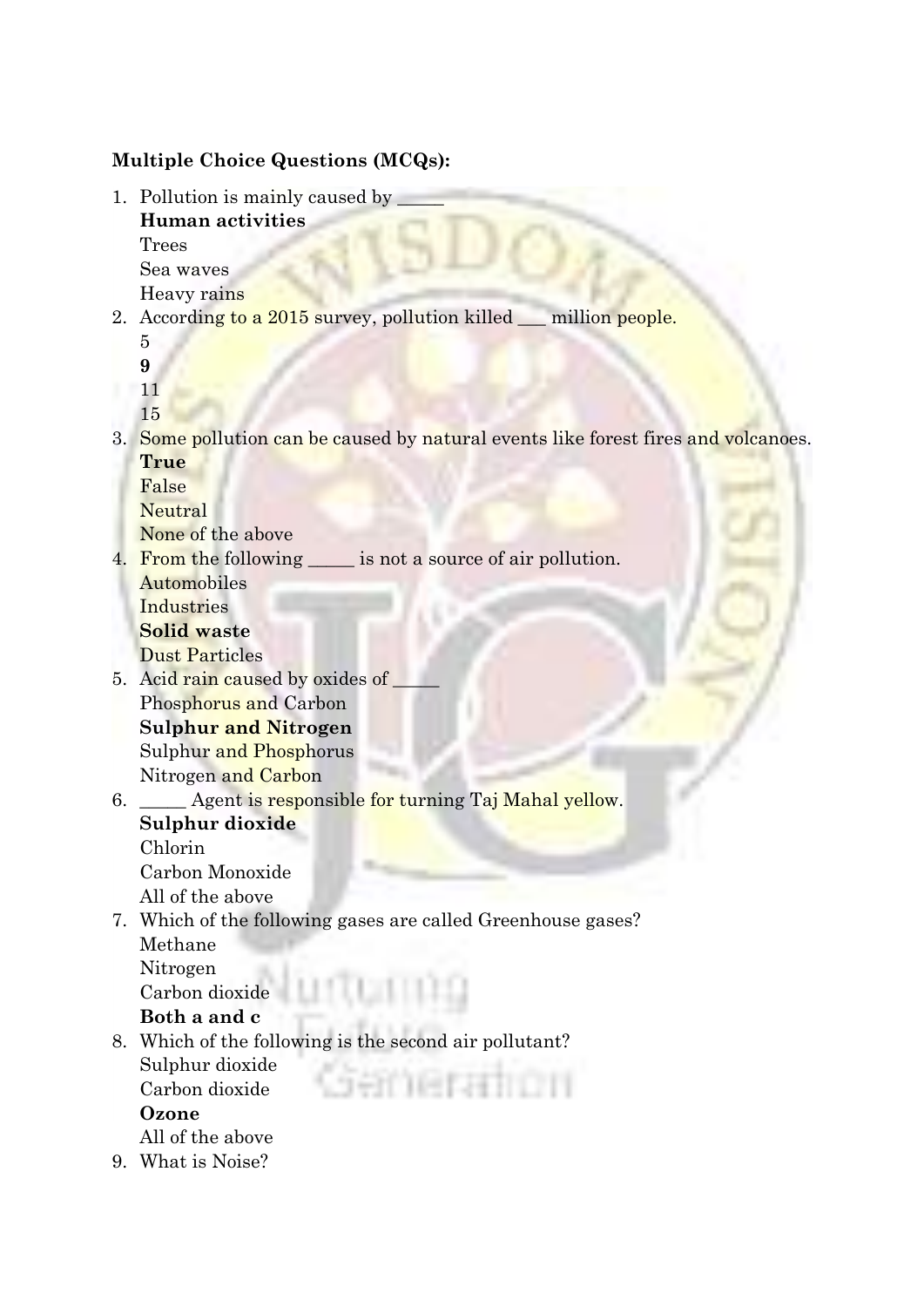Desirable sound Desirable and Unwanted sound Undesirable and wanted sound **Undesirable and Unwanted sound**

10. Sound is usually measured in

ohm

Pascal **Decibel**

Joule

11. What is the db. of a threshold of pain?

99

105

120

**146**

12. In most freshwater lakes, the algal productivity is limited by the availability of which of the following inorganic ions?

**Carbon** 

**Phosphorus**

Nitrogen

All of the above

- 13. Which of the following is not a waterborne disease?
	- **Measles Typhoid**
	- **Cholera**

**Hepatitis** 

- 14.Organic agriculture advocates avoiding the use of\_\_\_\_\_\_ Organic manure
	- Store water

Modern technologies in harvesting

# **Chemical fertilizers**

- 15. How does soil pollution affect plants? Hurts its feeling
	- **Increase toxicity level in plants**
	- Can't be used

All of the above

16.Exposure to excessive noise pollution can cause;

Hearing impairment Insomnia Respiratory disease

# **A and B**

- 17.Which is the most input of waste causing marine pollution? Pesticides **Pipes directly discharge waste into the sea** Death of aquatic organisms
	- Climatic conditions
- 18.How much water on earth is covered by the ocean? 31%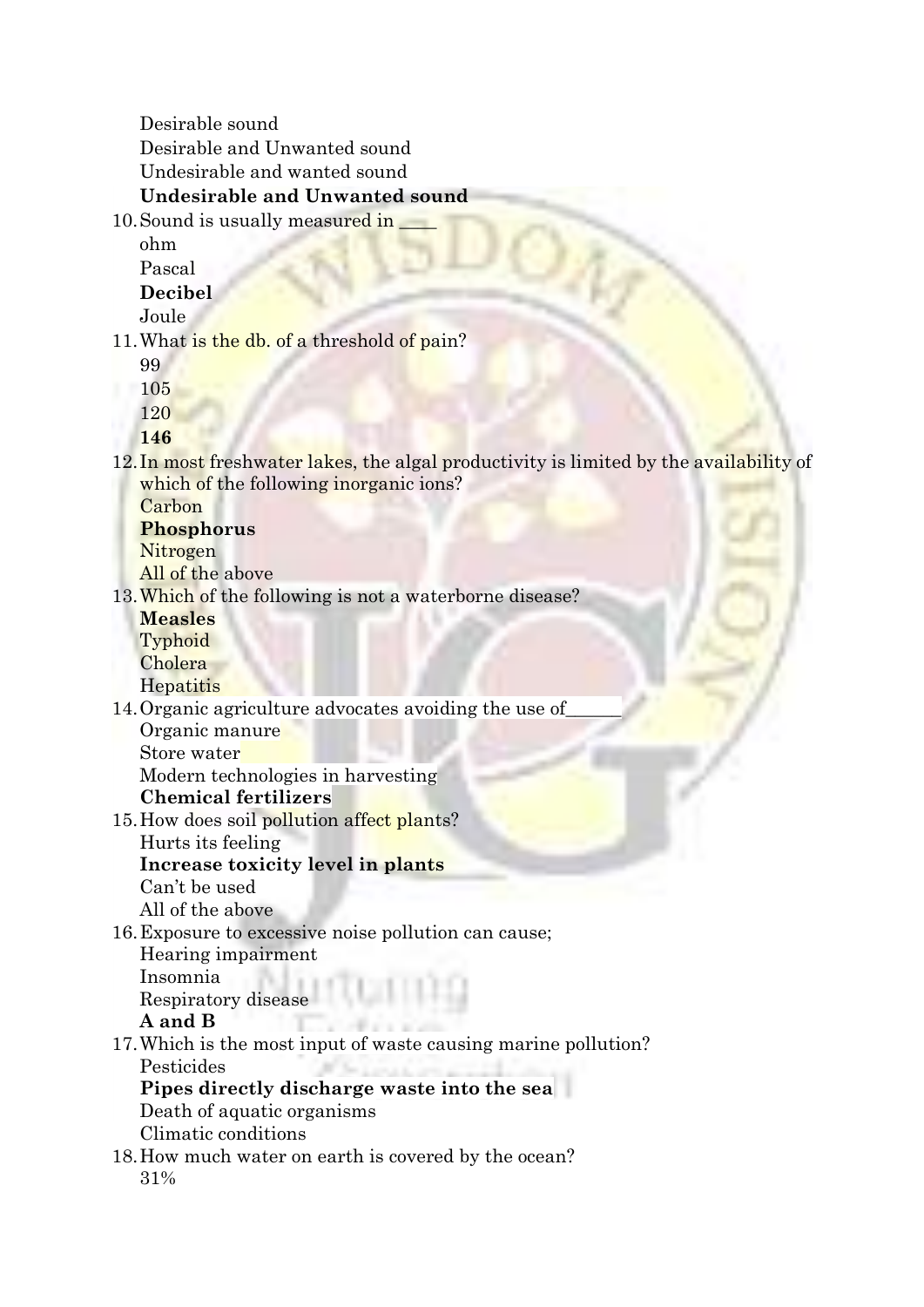- 50%
- 95%

**97%**

19.Which of the following problems occurs due to the use of nuclear energy? **Accidental leakage**

Formation of compost

Generation of electricity

All of the above

#### 20. Which of the following causes mutations at a very high rate? Automobiles

Compost

**Fertilizers** 

# **Radiation**

- 21.Which of the following elements is most hazardous to humans? **Phosphorous** 
	- Sulphur

Carbon

#### **Uranium**

22.Man Made sources of radiation pollution are:

Mining

Explosion of nuclear weapons

Nuclear fuels and preparation of radioactive isotopes

#### **All of these**

- 23.The effects of radioactive pollutants depend upon
	- Rate of diffusion

Energy releasing capacity

Rate of deposition of the contaminant

#### **All of these**

24.Majority of the waste produced by commercial industries have better result when treated by

#### **Biological method**

Chemical Method Physical Method All of the above

25.Environmental biotechnology involves \_\_\_\_\_

The use of microbes to clean up the environment

Jan.

Bioremediation

Study of benefits and hazards

**All of the above**

26.To prevent radioactive pollution in India \_\_\_\_\_\_ act has been made.

# **Atomic Energy Act, 1962**

- Atomic Energy Act, 1963
- Atomic Energy Act, 1964

Atomic Energy Act, 1968

27.When did the Government of India pass the Environment Protection Act? 1990

**1986**